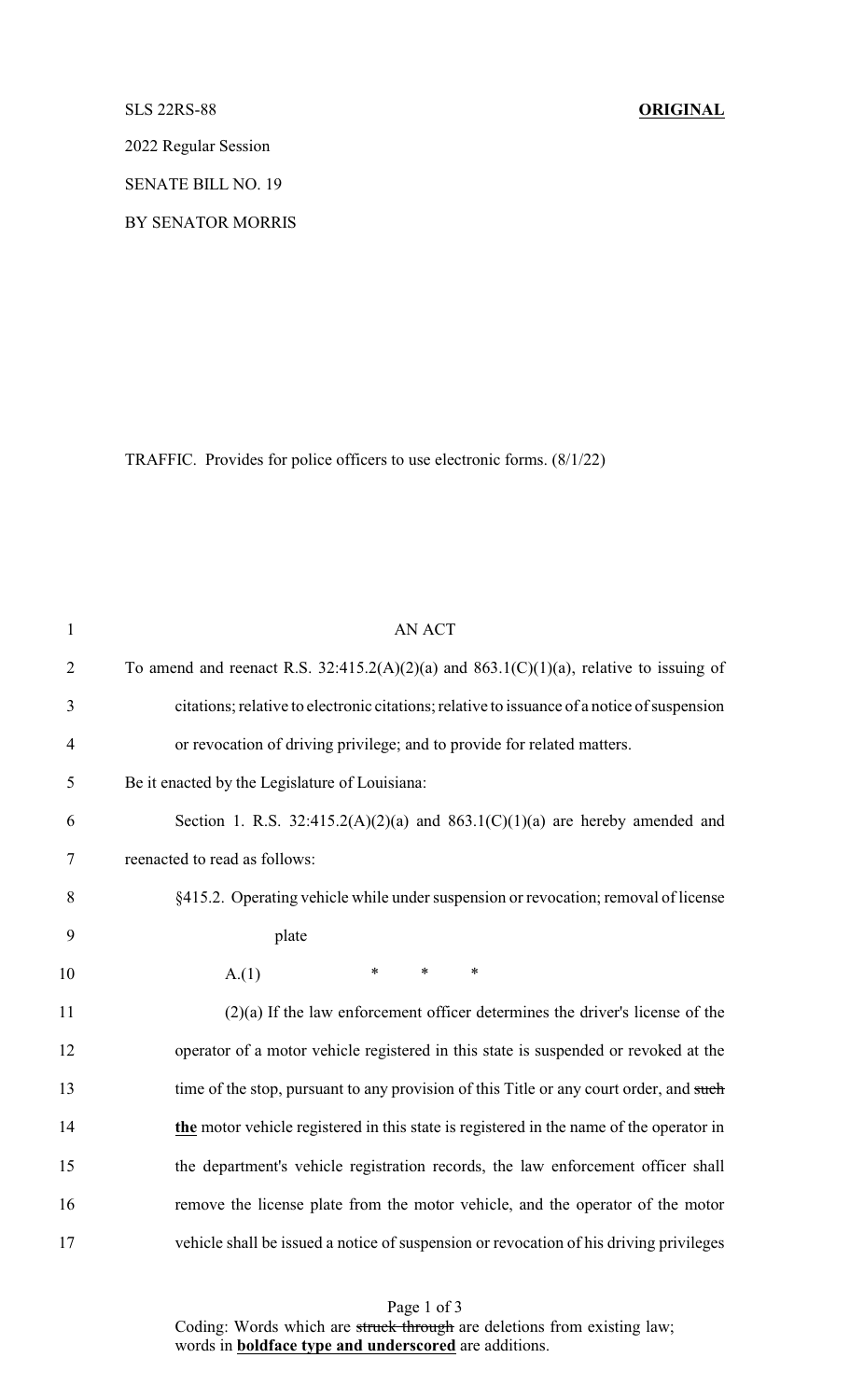| 1              | on a form to be promulgated by the department physical form or a similar                |
|----------------|-----------------------------------------------------------------------------------------|
| $\overline{2}$ | electronic form that is provided by the department.                                     |
| 3              | *<br>$\ast$<br>*                                                                        |
| $\overline{4}$ | §863.1. Evidence of compulsory motor vehicle liability security contained in            |
| 5              | vehicle; enforcement; penalty; fees                                                     |
| 6              | $\ast$<br>$\ast$<br>$\ast$                                                              |
| 7              | $C(1)(a)$ If the operator of a motor vehicle is unable to show compliance with          |
| 8              | the provisions of this Part by displaying the required document when requested to       |
| 9              | do so, the motor vehicle shall be impounded and the operator shall be issued a notice   |
| 10             | of noncompliance with the provisions of this Part on a form to be physical or           |
| 11             | electronic form be provided by the department. Notwithstanding the provisions of        |
| 12             | R.S. 32:852(E), such the notice may be sent by first class mail. A copy of the notice   |
| 13             | of noncompliance shall be provided to the towing or storage company and a copy          |
| 14             | shall be forwarded to the office of motor vehicles within three calendar days after the |
| 15             | notice of noncompliance was served. The notice of noncompliance shall serve as          |
| 16             | notice of administrative hearings rights. In addition, the law enforcement officer      |
| 17             | shall remove the license plate from the vehicle if the vehicle is registered in         |
| 18             | Louisiana. The law enforcement officer shall deliver the vehicle license plate to the   |
| 19             | chief of the agency which employs the officer, or to a person in that agency            |
| 20             | designated to receive such confiscated license plates. In those cases in which a        |
| 21             | motor vehicle is not impounded, a copy of the notice of noncompliance shall be          |
| 22             | attached to the vehicle license plate and both shall be delivered to the nearest office |
| 23             | of motor vehicles within three calendar days after the notice of noncompliance was      |
| 24             | served.                                                                                 |
| 25             | $\ast$<br>∗<br>∗                                                                        |